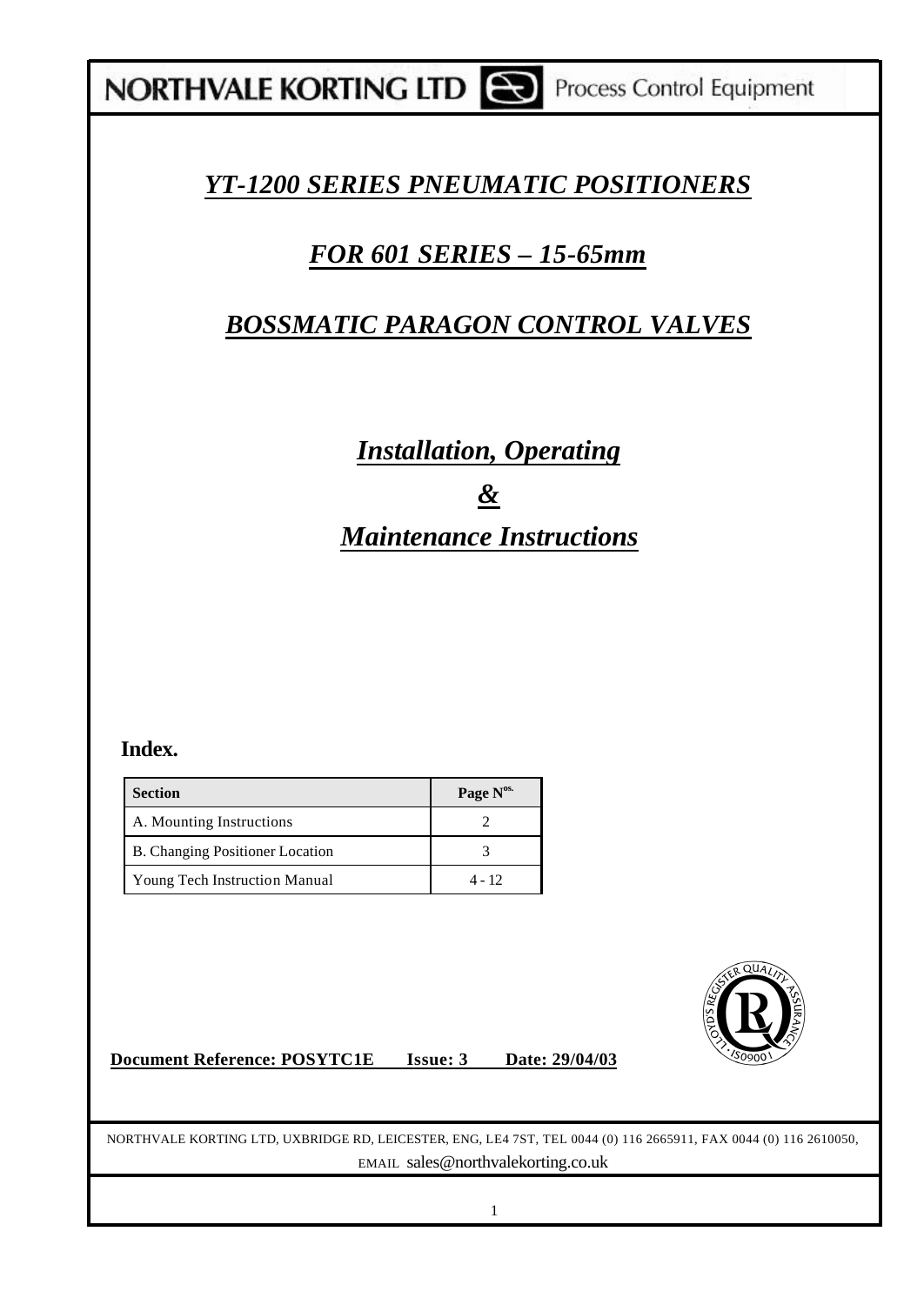## **NORTHVALE KORTING LTD [22]** Process Control Equipment

#### **A. Mounting Instructions**

- A1. Ensure that the actuator and spindle coupling are correctly orientated; the holes in the underside of the actuator and the holes in the spindle coupling must be on the same side of the valve. For changing the positioner location see below.
- A2. Take the positioner take-off plate and fit the take-off pin into the correct hole according to the table and diagram below. Secure with a nut and shakeproof washer.

| Stroke - | Valve Sizes and Trims                                                                       |
|----------|---------------------------------------------------------------------------------------------|
|          | 15-25mm Valves and all Trims<br>40 & 50mm Valves and trims B and C<br>65mm Valve and Trim C |
|          | 40-65mm Valves and Trim A<br>65mm Valve and Trim B                                          |



A3 Fit the take-off plate to the spindle coupling using the two spacers provided. Secure with the two cap head screws and shakeproof washers provided, ensuring that the plate is level, and fully tighten.



- A4 Locate the positioner onto its mounting plate and secure using the three screws and washers provided. At this stage leave the screws loose (finger tight at most).
- A5 Locate the positioner mounting bracket to the underside of the actuator, ensuring that the take-off pin locates in the slot on the positioner arm. Secure using the two screws and washers provided and fully tighten.
- A6 Apply air to the actuator and move the plug until the valve is at mid-stroke; use the stroke indication plate or measure the distance.
- A7 Slide the positioner up or down the slots in the mounting plate until the positioner arm is horizontal. Secure in this position by fully tightening the three fixing screws.
- A8 Set the positioner up according to the instructions given in Sections 8 11 of the Young Tech Instruction Manual below.

NORTHVALE KORTING LTD, UXBRIDGE RD, LEICESTER, ENG, LE4 7ST, TEL 0044 (0) 116 2665911, FAX 0044 (0) 116 2610050, EMAIL sales@northvalekorting.co.uk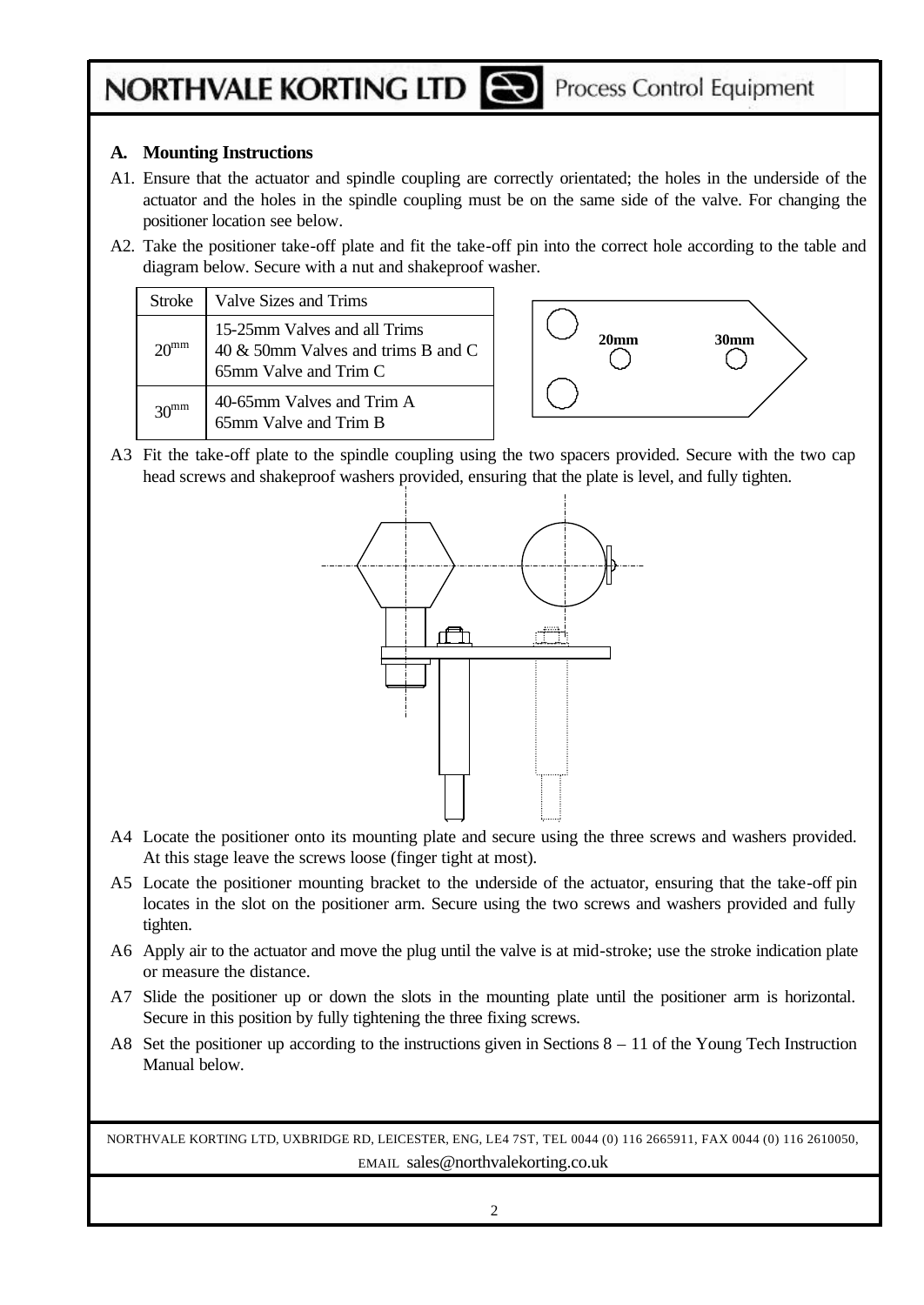# **NORTHVALE KORTING LTD [22]** Process Control Equipment

#### B **Changing Positioner Location.**

- B1 Valves are generally supplied with the positioner mounted on the front of the valve with flow from left to right, but can be moved to the opposite side by following these instructions.
- B2 Undo the nuts securing the copper interconnecting pipework between the positioner and actuator and remove this pipework.
- B3 Undo the two bolts securing the positioner-mounting bracket to the actuator and remove the positioner/bracket assembly complete.
- B4 Undo the air connection (elbow) in the actuator and exchange it with the blanking plug on the opposite side of the actuator. When refitting the air connection and blanking plug use a suitable sealant on the threads.
- B5 Undo the two cap head screws on the positioner take-off arm assembly and remove the positioner takeoff arm assembly ensuring the spacers are retained.
- B6 Re-locate the positioner take-off arm assembly onto the opposite side of the spindle coupling and refasten ensuring that the spacers are fitted and the take-off is level. See section A for further details.
- B7 Re-locate the positioner/bracket assembly to the opposite side of the valve and secure to the underside of the actuator using two bolts, ensuring that the take-off arm is correctly located into the pivot-arm on the back of the positioner.
- B8 Reconnect the copper interconnecting pipework between the positioner and actuator adjusting the angle of the pneumatic connection (elbow) on the actuator as necessary.
- B9 Check the positioner for correct operation as detailed below.

NORTHVALE KORTING LTD, UXBRIDGE RD, LEICESTER, ENG, LE4 7ST, TEL 0044 (0) 116 2665911, FAX 0044 (0) 116 2610050, EMAIL sales@northvalekorting.co.uk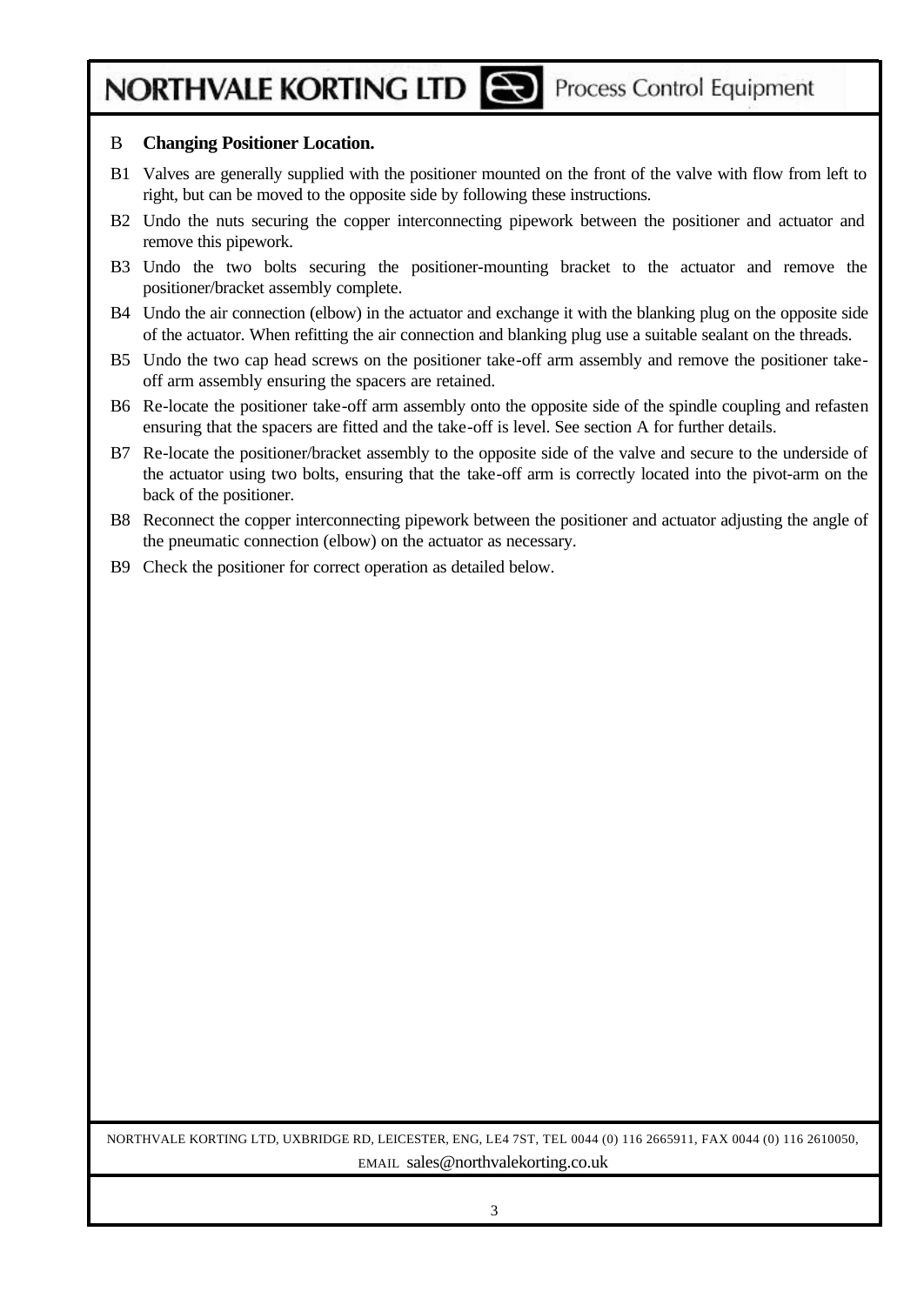**Pneumatic-pneumatic**

# **Positioners**



**Instruction Manual**





 #303 Duckhung B/D., 147-7 Dongkyo-dong, Mapo-ku, Seoul, Korea PHONE: 82-2-3143-4544 FAX: 82-2-3143-4546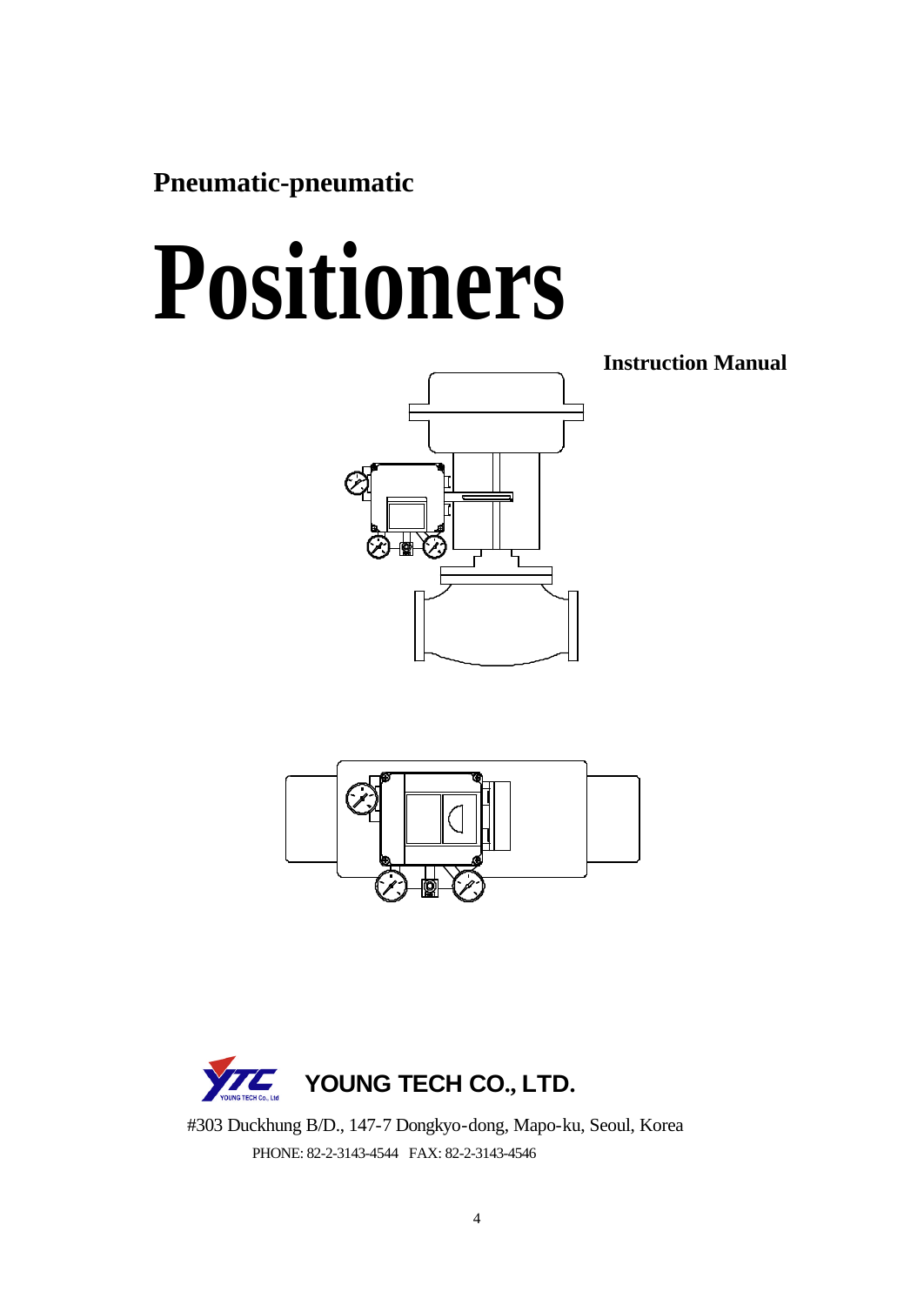

**(PNEUMATIC-PNEUMATIC LINEAR MOTION) (PNEUMATIC-PNEUMATIC ROTARY MOTION)**

**The pneumatic-pneumatic positioner YT-1200 is used for pneumatic valve actuators by means of pneumatic controller or control systems with an output signal of 3 to 15psi or split ranges.**

### **1. FEATURES**

- There is no resonance in the **range of 5~200Hz.**
- **Performing 1/2 Split Control without any other substitutes.**
- ß **Easy to adjust zero and span.**
- **Easy to convert from Reverse Action to Direct Action or vice versa.**
- Easy to protect from hunting **effect by using output orifice in small size of actuator.**
- Easy Feedback Connection.
- **Easy** installation.
- Fast and accurate response.
- Low air consumption.
- **Designed as Multi-port type for air tubing.**
- Designed as block build **structure for maintenance and repair.**
- **Proved the reliability through over 200,000 times of Repeat Test and Vibration Test.**
- Superior anti-corrosion by **special surface treating.**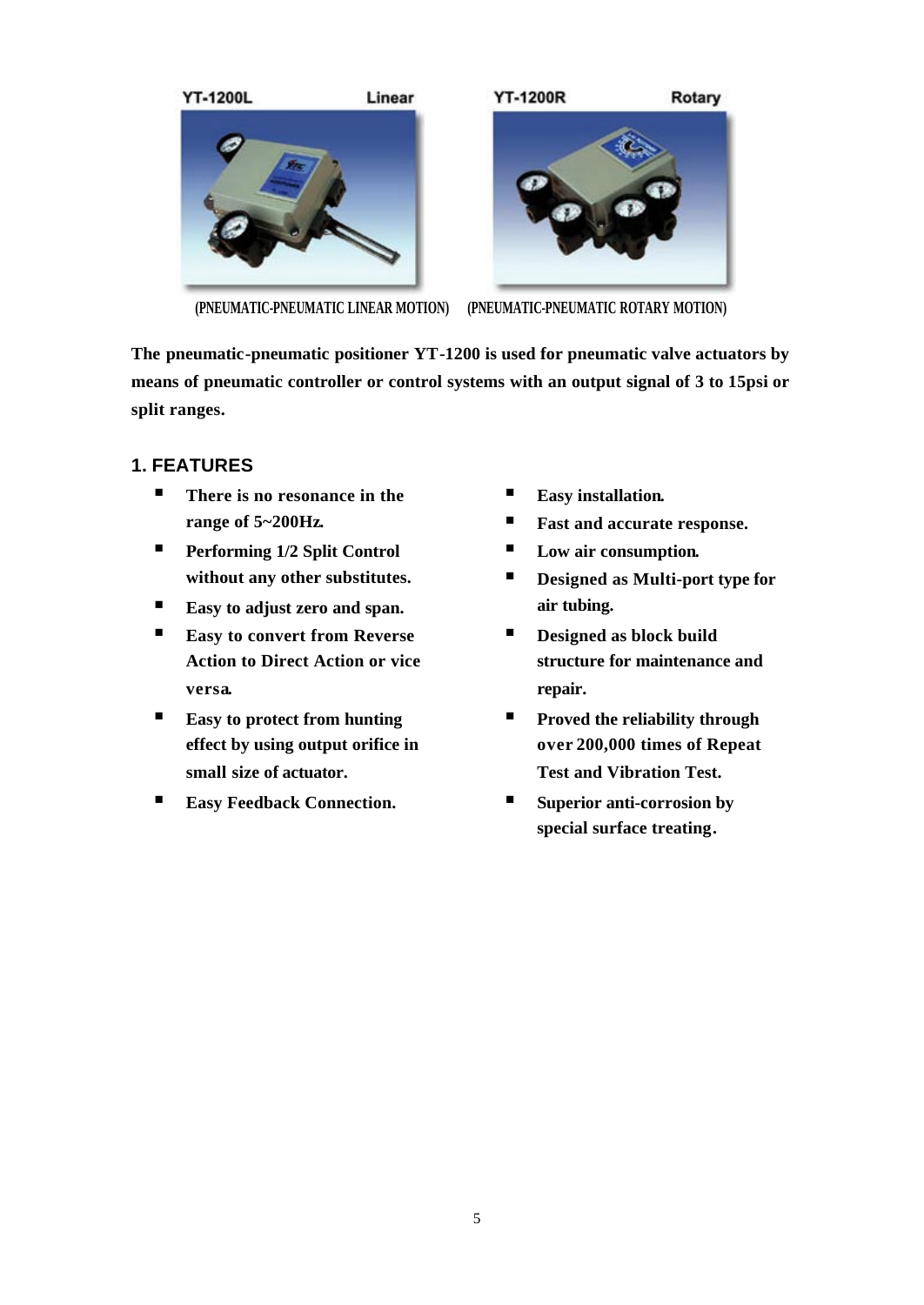| <b>MODEL</b>           | <b>YT-1200</b>                        |
|------------------------|---------------------------------------|
| <b>ACTUATOR MOTION</b> |                                       |
| $L -$ Linear Motion    |                                       |
| R - Rotary Motion      |                                       |
| <b>ACTING TYPE</b>     |                                       |
| S-Single Acting        |                                       |
| D - Double Acting      |                                       |
| <b>LEVER TYPE</b>      |                                       |
| <b>LINEAR</b>          | <b>ROTARY</b>                         |
| $①$ 10-40              | $\textcircled{\scriptsize{1}}$ M6X40L |
| $@$ 40-70              | 2 M6X63L                              |
| $@70-100$              | $@$ M8X40L                            |
| $@100-130$             | $@$ M8X63L                            |
| $$130-150$             | <b>6 NAMIR</b>                        |
| <b>PILOT ORIFICE</b>   |                                       |

Å Adjustment Orifice Type (option)

Ç Actuator Volume over 180cm<sup>3</sup>

| <b>Type</b>            | <b>YT-1200L</b>                                        |                      | <b>YT-1200R</b>             |                      |  |
|------------------------|--------------------------------------------------------|----------------------|-----------------------------|----------------------|--|
|                        | <b>Linear Type</b>                                     |                      | <b>Rotary Type</b>          |                      |  |
| <b>Item</b>            | Single Acting                                          | <b>Double Acting</b> | <b>Double Acting</b>        | <b>Single Acting</b> |  |
| <b>Input Signal</b>    | $0.2~1.0$ kgf $/$ $(3~5)$ psi                          |                      |                             |                      |  |
|                        | (1/2 split range adjustment is also available)         |                      |                             |                      |  |
| <b>Supply Pressure</b> | 1.4~7.0kgf/ G (20~100psiG)                             |                      |                             |                      |  |
| <b>Stroke</b>          | Standard: $10 \sim 70$ mm<br><b>Option: 70 ~ 150mm</b> |                      | $0^{\circ}$ ~ 90 $^{\circ}$ |                      |  |
| <b>Connection</b>      | Standard: PT 1/4 (Gauge PT 1/8)                        |                      |                             |                      |  |
|                        | Option: NPT 1/4 (Gauge NPT 1/8)                        |                      |                             |                      |  |
|                        | $0 - 2.0$ kgf/                                         |                      | $0 - 2.0$ kgf/              |                      |  |
| <b>Pressure Gauge</b>  | Standard: 0~4.0kgf/                                    |                      | $0 - 4.0$ kgf/              |                      |  |
| (Output Pressure)      | $0 - 10$ kgf/                                          |                      | Standard: 0~10kgf/          |                      |  |
| <b>Protection</b>      | Dust & Weather proof (IP66)                            |                      |                             |                      |  |
| Cam                    | <b>Linear characteristics</b>                          |                      |                             |                      |  |
| <b>Ambient Temp.</b>   | $-20$ ~70                                              |                      |                             |                      |  |
| <b>Linearity</b>       | $±1.0\%$ F.S                                           | $\pm 2.0\%$ F.S      |                             |                      |  |
| <b>Hysteresis</b>      | $0.75\%$ F.S                                           | $1.0\%$ F.S          |                             |                      |  |
| <b>Sensitivity</b>     | $0.1\%$ F.S                                            | $0.5\%$ F.S          |                             |                      |  |
| <b>Repeatability</b>   | $\pm 0.3\%$ F.S                                        | $±0.5\%$ F.S         |                             |                      |  |
| <b>Air Consumption</b> | 5.0 LPM (Sup.=1.4kgf/) 11 LPM (Sup.=4.0kgf/)           |                      |                             |                      |  |
| <b>Maximum</b>         |                                                        |                      |                             |                      |  |
| <b>Flow Capacity</b>   | 80 LPM (Sup.=1.4kgf/) 200 LPM (Sup.=4.0kgf/)           |                      |                             |                      |  |
| <b>Material</b>        | <b>Aluminum Die casting</b>                            |                      |                             |                      |  |
| Weight                 | $1.8$ kg (Approx.)                                     |                      |                             |                      |  |

#### **3. SPECIFICATIONS**

**(1) Based on temperature 20 , absolute pressure 760mmHg and relative humidity 65%.**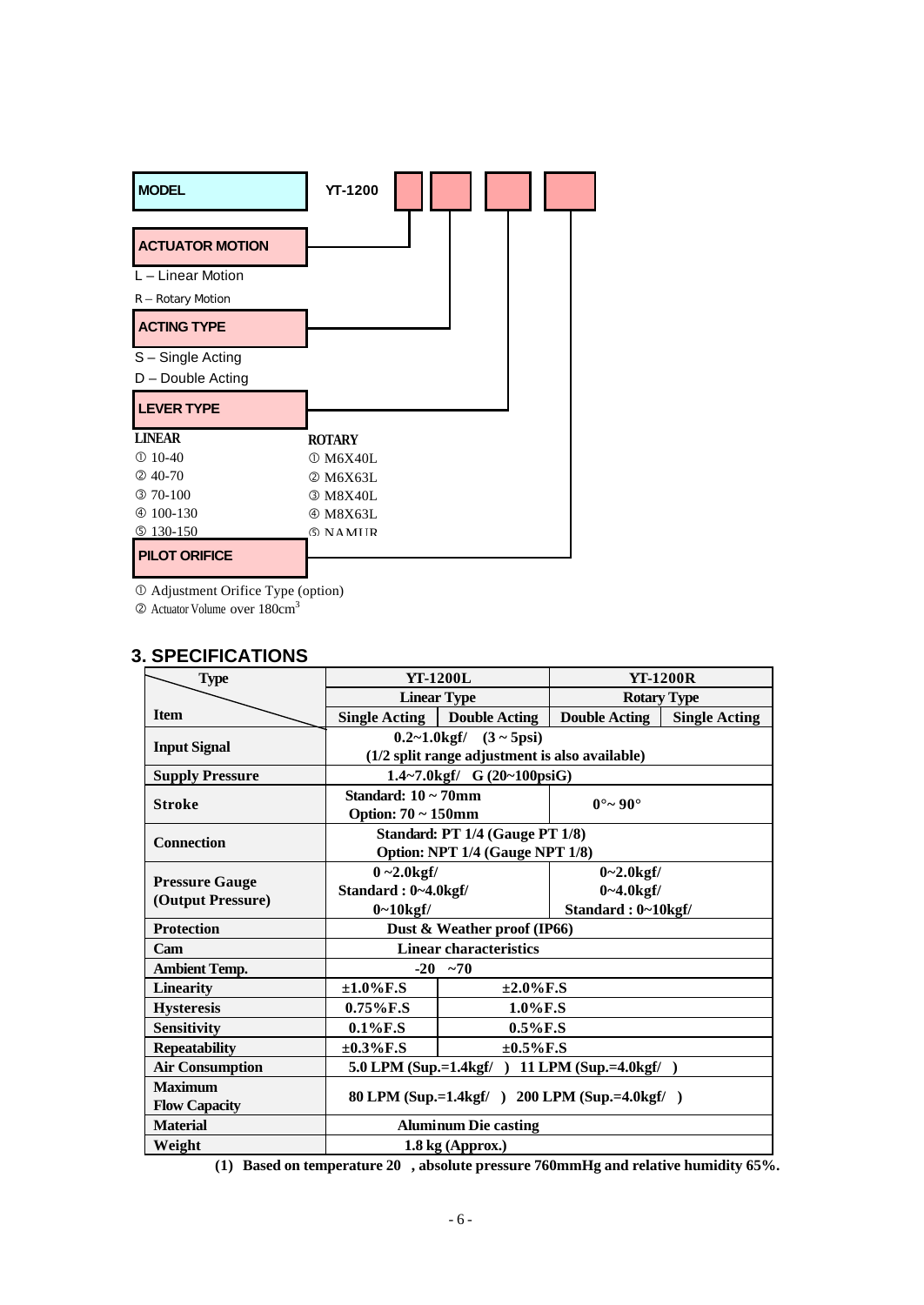#### **4. OPERATING PRINCIPLES**



**Increase the input signal to change in lift position of valve.**

**Force exerted by (1) Torque Motor reduces Nozzle Back Pressure with increase in gap between (2) Flapper and (3) Nozzle. Then (5) Spool moves upward and the (7) Seat opens simultaneously. Air pressure of OUT1 pipe is discharged to (10) Actuator. As pressure in the actuator chamber goes up, (12) Actuator stem start to move. The movement of Actuator stem exerted force to the (16) Feedback Spring through Feedback Shaft connections. Then (10) Actuator will stop at the point of force balance** 

**exerted by the input current signal and the feedback spring.**



**<YT-1200 Block Diagram>**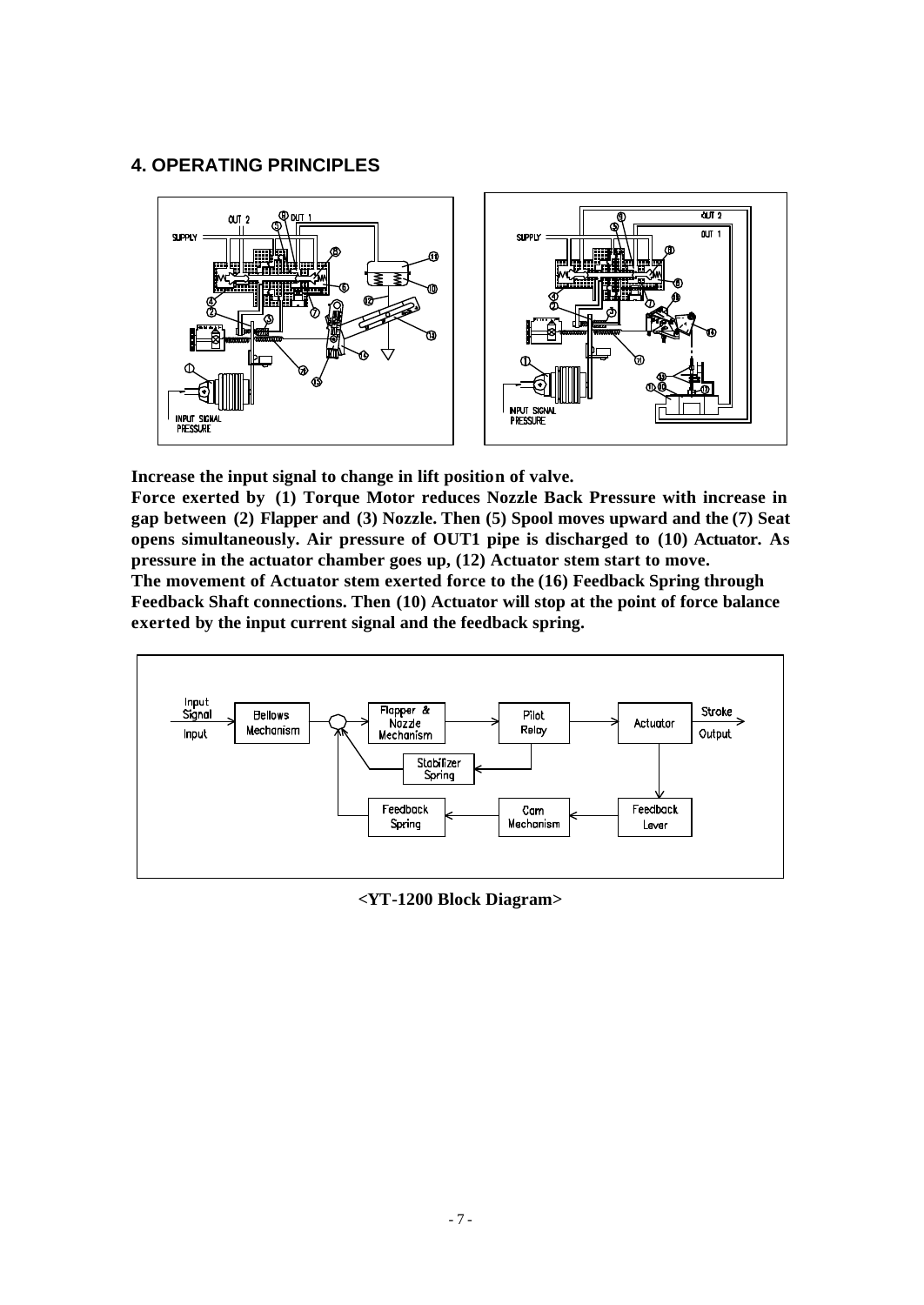#### **5. INSTALLATION**

**<YT-1200L>**

- **(1) Attach to the position that the valve stem and lever form a right angle when the input signal is 50%.**
- **(2) Attach to the position that the run out angle is within the range of 10°~30°.**

#### **<YT-1200R>**

- **(1) Connection with feedback shaft Attach to the position at which the positioner feedback shaft and the rotary actuator main shaft are almost concentric (range in which the spring pin of feedback shaft edge enters the hole of fork assembly shaft edge).**
- **(2) Cam attaching procedure**
	- **(1) Use the DA face of cam to turn the actuator main shaft clockwise (viewed from the positioner front cover side) at the**

**time of input feedback shaft. Use the RA face to turn it counterclockwise (reverse action). Correctly attach the cam to the flange part of feedback shaft.**

- **(2) Attach the cam in the procedure of loosening the hexagonal nut with flange first, setting the using actuator to the starting position and then setting the cam reference line and the bearing contact point of span adjusting arm unit to the matching position.**
- **(3) Do not apply the supply pressure when attaching the cam as otherwise it is very dangerous.**
- **(4) When the positioner is shipped out of our plant, the cam is tentatively tightened to the shaft. Be sure to firmly lock the cam the lock nut [tightening torque 2.0 - 2.5Nm(20 - 25kgfcm)].**



**installation**



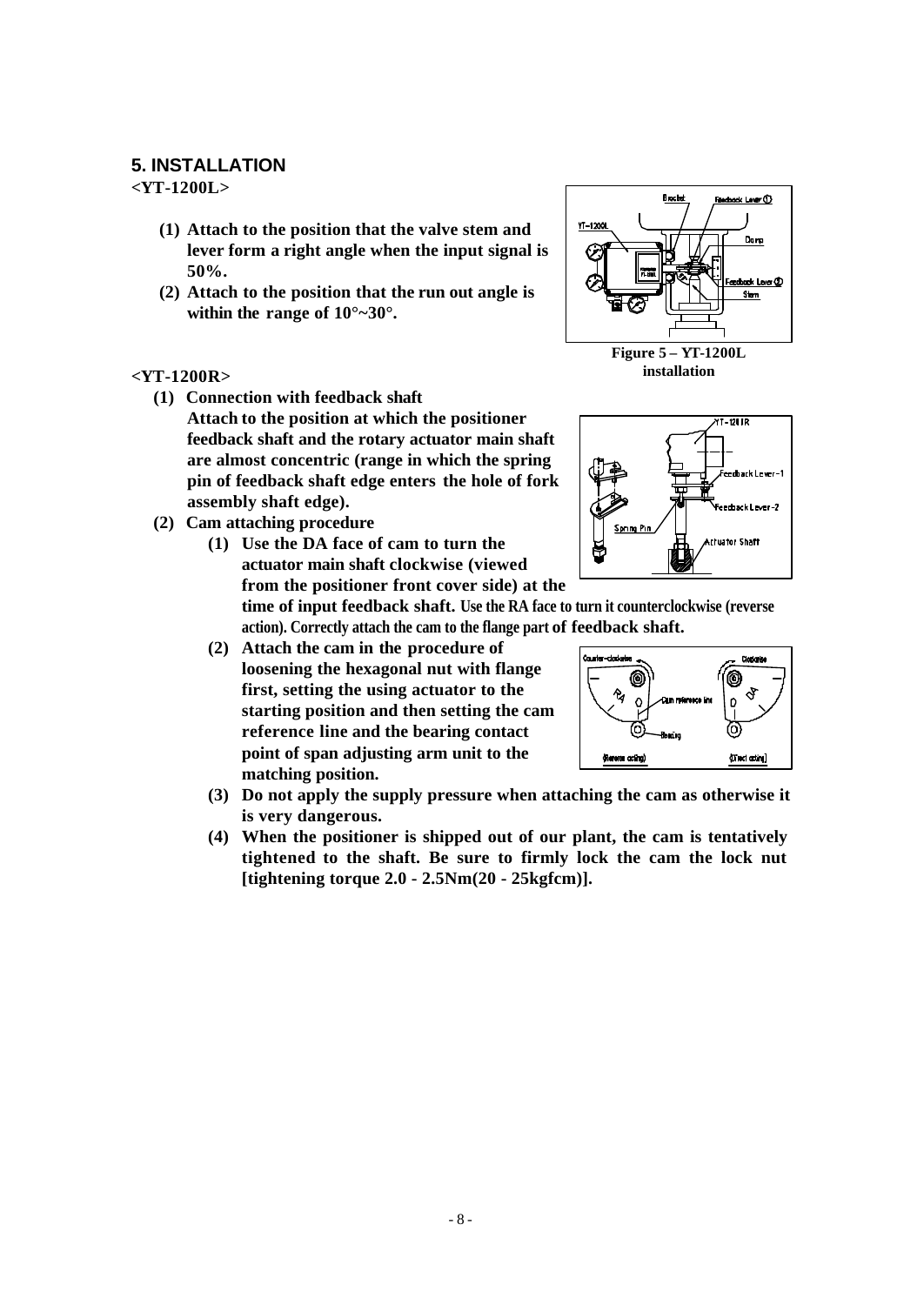#### **6. ADJUSTMENT PROCEDURE**

#### **(1) Zero Adjustment**

#### **<YT-1200L, R>**

- **1) Set a signal to the Stroke starting signal (0.2kgt/) then turn the Zero Adjuster clockwise or counter-clockwise.**
- **2) In case of Spring Actuator, check if it is set to standard pressure in Zero Point. If not, repeat Zero adjustment.**

#### **(2) Span Adjustment**

#### **<YT-1200L, R>**

- **1) Turn and adjust Span Adjustment Screw so that Indicator reaches at final Stroke Point by final input signal.**
- **2) Check Zero Point and repeat Zero Span Adjustment. ½ Split Range can be used by Zero and Span Adjustment.**





- **3) After setting, tighten up Lock Screw of Span adjustment.**
- **(3) Auto/Manual Switch**
	- **1) This is a Switch for changing Auto and Manual.**
	- **2) Shipped products is set for Auto. To use Manual operation, turns A/M Switch counterclockwise.**
	- **3) In manual operation, the pressure of YT-200 air filter regulator connects to Actuator. After using, return switch to "A".**
	- **4) Not available for Single Acting-OUT2 and Double Acting.**
- **(4) Seat Adjuster**
	- **1) No need to adjust at the field because Seat Adjuster is to be adjusted before shipment for balanced pressure point of output pressure.**
	- **2) Seat Adjuster is always used for Double acting. If need to change balanced pressure point of output pressure, use Seat Adjuster.**



**3) If the sensitivity is poor because of the actuator type of load condition, turn the seat adjuster screw clockwise. (The amount of turning varies by actuators. Do not loosen the stopper screw at this time since it is set to avoid the screw coming off.)**

#### **7. AIR PIPING CONDITIONS**

- **(1) Fully purge the pipe from foreign matters.**
- **(2) Use clean air fully removed humidity and dust.**
- **(3) Use YT-200 filter regulator to keep supply air pressure constantly.**
- **(4) When using the double acting type as the single acting type, blind either OUT1 or OUT2 and also remove the pressure gauge to close its connection.**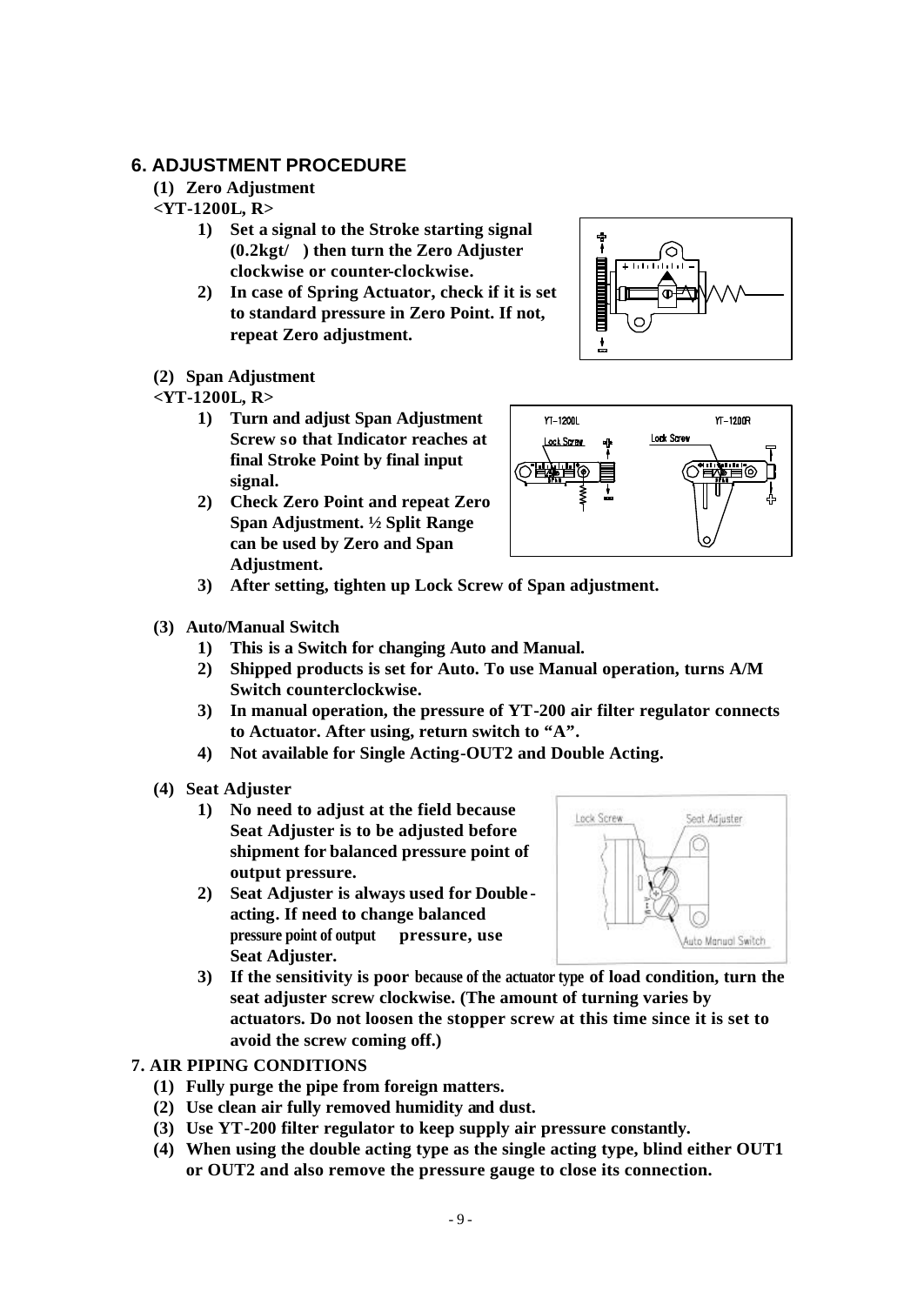#### **8. AIR PIPING DIAPHRAM**





**Air piping diagram**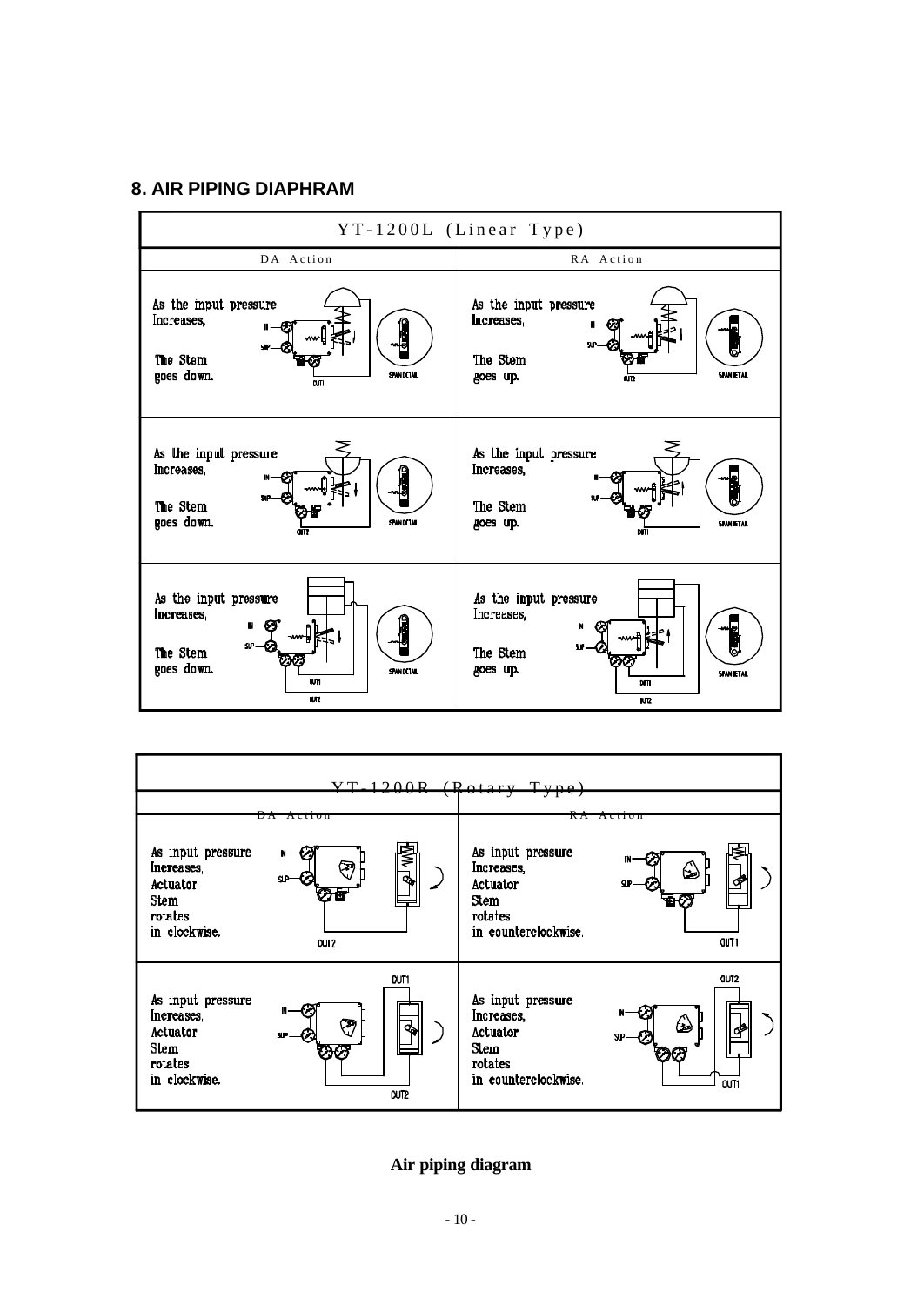#### **9. LEVER TYPE SELECT**

#### **YT-1200 Lever Type**



#### **10. MAINTENANCE AND CHECK**

- **(1) If the supply air is fouled, the positioner may not operate normally. Periodically check the compressed air cleaning system and make sure that always clean air is supplied.**
- **(2) When you disassemble the pilot valve, coat grease the O-ring of the sliding section.**
- **(3) When the fixed orifice is clogged with carbon particles or others, remove the pilot valve Auto/Manual changeover screw (built-in fixed aperture) and clean it by inserting a Ø0.2 wire into the aperture.**

**If it must be replaced with new one, stop the supply pressure and remove the stopper screw of the pilot valve.**

**(4) Check the positioner once a year. When you find excessively worn diaphragm, O-ring and other packing or any unit, it should be changed with new one. Treatment at an early stage is especially import if the positioner is used in a place of severe environment like coastal area.**

#### **11. WARNING**

- **(1) Do not apply large vibration or impact to the positioner. It causes trouble. The positioner must be handled very carefully during transportation and operation.**
- **(2) If the positioner is used under temperature outside of the specification, the sealing materials deteriorate quickly and also the positioner may not operate normally.**
- **(3) Use clean supply air fully removed humidity and dust.**
- **(4) If you leave the positioner at the operation site for a long time without using it, put the cover on it so that the rainwater does not enter the positioner. If the atmosphere is of high temperature or high humidity, take measures to avoid condensation inside. The condensation control measures must be taken thoroughly for export shipment.**